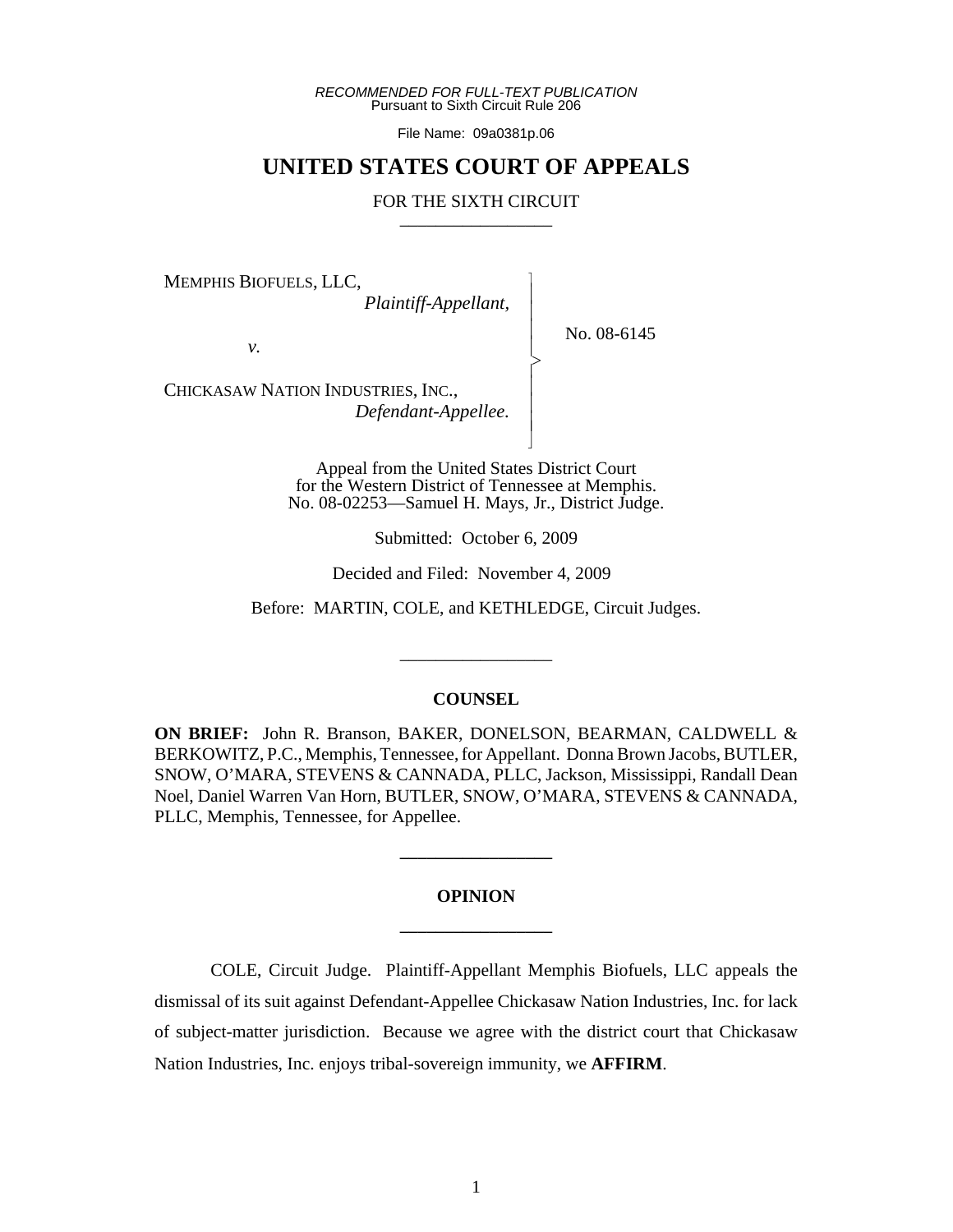# **I. BACKGROUND**

Memphis Biofuels, LLC ("MBF") is a biodiesel refining company incorporated in Delaware with its principal place of business in Memphis, Tennessee. Chickasaw Nation Industries, Inc. ("CNI") is a federally chartered tribal corporation with its principal place of business in Oklahoma and is incorporated under the Oklahoma Indian Welfare Act ("OIWA"), 25 U.S.C. § 503, *et seq*. The OIWA expanded the Indian Reorganization Act ("IRA"), 25 U.S.C. § 461, *et seq*., to include Indian tribes in Oklahoma. Section 17 of the IRA, 25 U.S.C. § 477, allows for a tribe to incorporate; thus, tribes incorporated under the IRA or OIWA are called Section 17 corporations. As a Section 17 corporation, CNI is wholly owned by the Chickasaw Nation tribe but is an entity separate and distinct from the Chickasaw Nation.

In 2006, CNI and MBF negotiated a deal whereby CNI would deliver diesel fuel and soybean oil to MBF's Memphis facility for refinement and later resale as biodiesel. MBF recognized that, should a dispute arise, CNI might try to claim sovereign immunity. Thus, MBF insisted on a contractual provision expressly waiving any sovereign immunity and a "representation and warranty" that CNI's waiver was valid, enforceable, and effective. Throughout the negotiations, the parties exchanged draft versions of the agreement. On October 5, 2006, CNI forwarded MBF a draft of the agreement that CNI's in-house lawyers had reviewed and electronically edited. The edits included five separate comments; two of the comments addressed the sovereign-immunity waiver provision and said that CNI board approval was necessary to waive tribal-sovereign immunity. Ultimately, however, both parties signed the agreement, and the board did not waive immunity.

CNI repudiated the agreement, and MBF began mediation procedures through the American Arbitration Association ("AAA"), as required by the agreement. Initially, CNI participated in the mediation. CNI sent its president and CEO, a second corporate officer, two corporate counsels, and outside counsel to attend a day-long mediation session with MBF. After the session, the parties negotiated directly. Unable to resolve the dispute, MBF filed a demand for arbitration on March 10, 2008, but CNI refused to arbitrate. Instead, on April 15, 2008, CNI filed suit against MBF and the AAA in Chickasaw Nation District Court in Oklahoma. The lawsuit seeks a declaratory judgment that the waiver of CNI's sovereign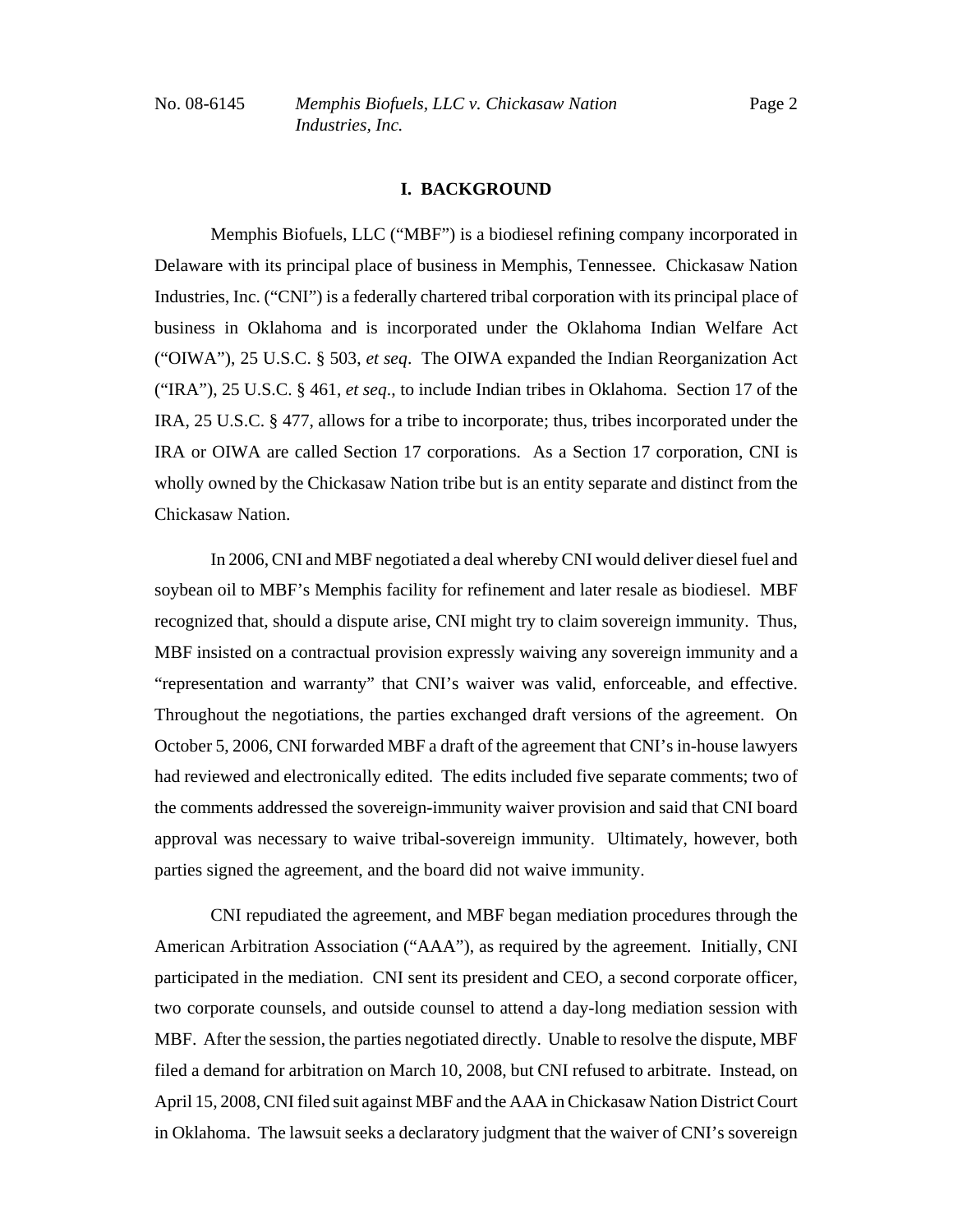immunity is invalid for want of board approval and seeks injunctive relief to prevent the arbitration between MBF and CNI.

MBF responded by filing suit in the United States District Court for the Western District of Tennessee. MBF sought a declaratory judgment under 28 U.S.C. § 2201 that CNI's waiver of sovereign immunity is effective; an order compelling arbitration under the contract's arbitration clause; and a temporary restraining order ("TRO") prohibiting CNI from proceeding with its case against MBF in the Chickasaw Nation District Court. CNI moved to dismiss MBF's suit for lack of subject-matter jurisdiction under Federal Civil Procedure Rule  $12(b)(1)$  or, in the alternative, to stay the suit based on MBF's failure to exhaust tribal remedies.

The district court held a TRO hearing on June 10, 2008. Both parties emphasized the threshold issue of whether MBF's action survives CNI's motion to dismiss, and, in particular, whether the federal court has jurisdiction. The district court concluded that it did not have jurisdiction for two reasons. First, the court decided that it did not have diversity jurisdiction because CNI has sovereign immunity, and, therefore, CNI is not a diverse party under 28 U.S.C. § 1332. Second, according to the district court, the case raises no federal question, because, in its complaint, MBF did not properly plead the issue of the Chickasaw Nation District Court's jurisdiction over MBF as a basis for federal-question jurisdiction. Because the court decided it did not have jurisdiction, the court granted CNI's motion to dismiss. MBF timely appealed.

#### **II. ANALYSIS**

We "'review de novo the district court's decision to dismiss for lack of subject matter jurisdiction under Federal Rule of Civil Procedure 12(b)(1).'" *Lovely v. United States*, 570 F.3d 778, 781 (6th Cir. 2009) (quoting *Howard v. Whitbeck*, 383 F.3d 633, 636 (6th Cir. 2004)). Also, "[w]here the district court does not merely analyze the complaint on its face, but instead inquires into the factual predicates for jurisdiction, the decision on the  $12(b)(1)$ motion resolves a 'factual' challenge rather than a 'facial' challenge, and we review the district court's finding for clear error." *Id.* at 781-82. (quotation marks omitted). But, of course, "review of the court's *application of the law* to the facts is *de novo*." *Id.* at 782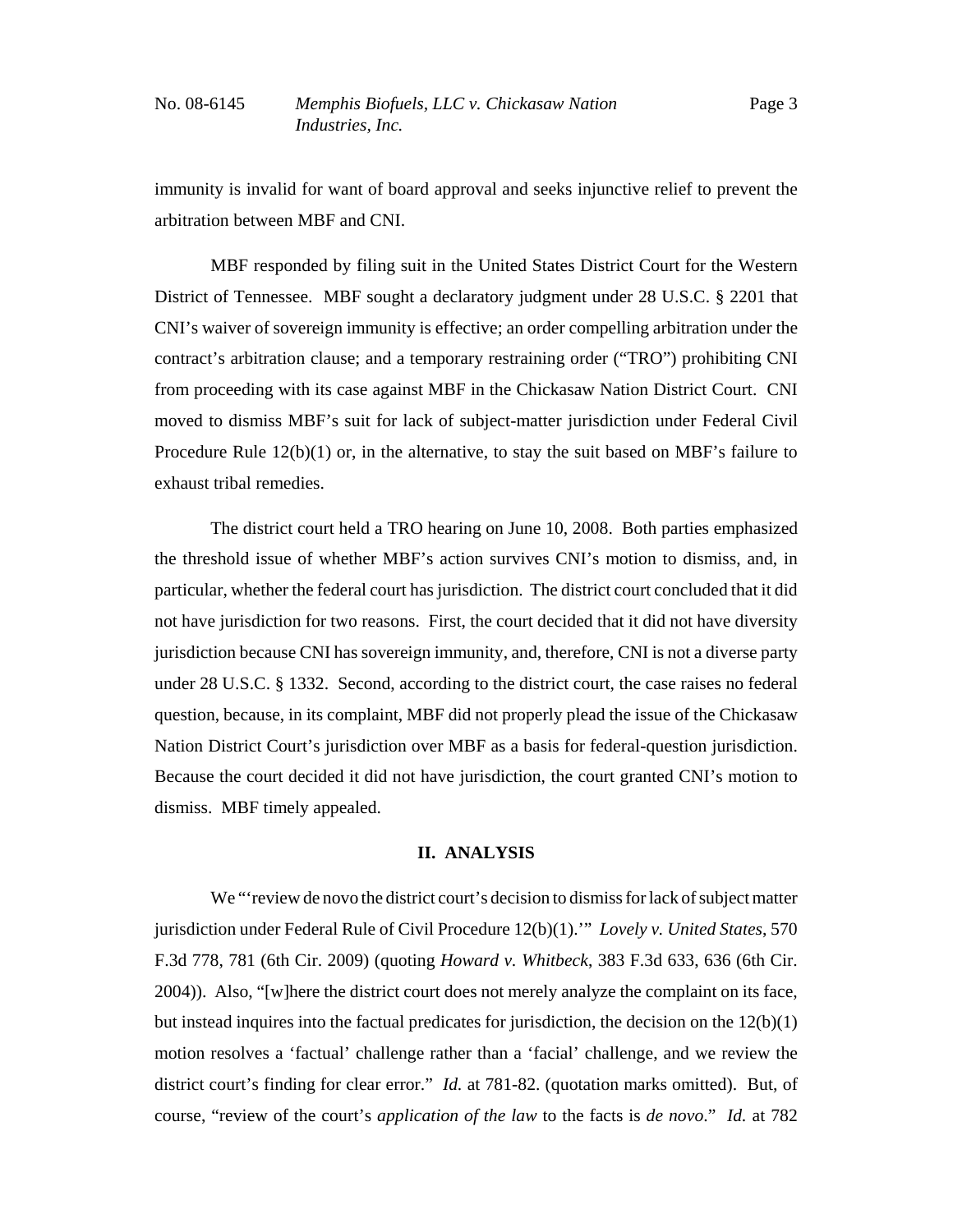(quotation marks omitted). Here, the relevant facts are undisputed; therefore, we review de novo the district court's decision to grant CNI's motion to dismiss.

# **A. Tribal Sovereign Immunity**

As a threshold matter, we must determine if CNI enjoys tribal-sovereign immunity. If so, a dismissal for lack of jurisdiction was proper. *See Lovely*, 570 F.3d at 782 n.2 (6th Cir. 2009) ("[S]overeign immunity is a jurisdictional doctrine  $\dots$ ") (internal quotation marks omitted); *cf. Nair v. Oakland County Cmty. Health Auth.*, 443 F.3d 469, 474 (6th Cir. 2006) ("[T]he Eleventh Amendment is jurisdictional in the sense that it is a limitation on the federal court's judicial power.") (internal quotation marks omitted). Moreover, if CNI enjoys tribal-sovereign immunity, we need not address the issues of diversity jurisdiction and federal-question jurisdiction. *See Miner Elec., Inc. v. Muscogee (Creek) Nation*, 505 F.3d 1007, 1011 (10th Cir. 2007) (holding that if an entity enjoys tribal-sovereign immunity, federal jurisdiction is otherwise irrelevant and dismissal of the suit is proper). MBF argues that CNI waived its tribal-sovereign immunity either explicitly or implicitly. Thus, to determine if CNI enjoys tribal-sovereign immunity, we must address three issues: (1) Whether incorporating under Section 17 automatically waives tribal-sovereign immunity; (2) whether CNI expressly waived tribal-sovereign immunity; and (3) whether equitable doctrines apply to waive CNI's tribal-sovereign immunity.

### *1. Automatic Waiver*

MBF argues that the act of incorporation under Section 17 divests entities of their tribal-sovereign immunity. This is an issue of first impression for our Court, and other courts are in dispute over this issue. *See generally* Ann K. Wooster, *Validity and Construction of Indian Reorganization Act*, 28 A.L.R. Fed. 2d 563, §§ 25, 26 (2009). For example, in *GNS, Inc., v. Winnebago Tribe of Nebraska*, the United States District Court for the Northern District of Iowa held that "a Section 17 corporation waives sovereign immunity." 866 F. Supp. 1185, 1188-89. (N.D. Iowa 1994). In contrast, the Ninth Circuit held in *American Vantage Companies v. Table Mountain Rancheria* that a "tribe that elects to incorporate does not automatically waive its tribal-sovereign immunity by doing so." 292 F.3d 1091, 1099 (9th Cir. 2002). After reviewing the two lines of cases, the district court concluded that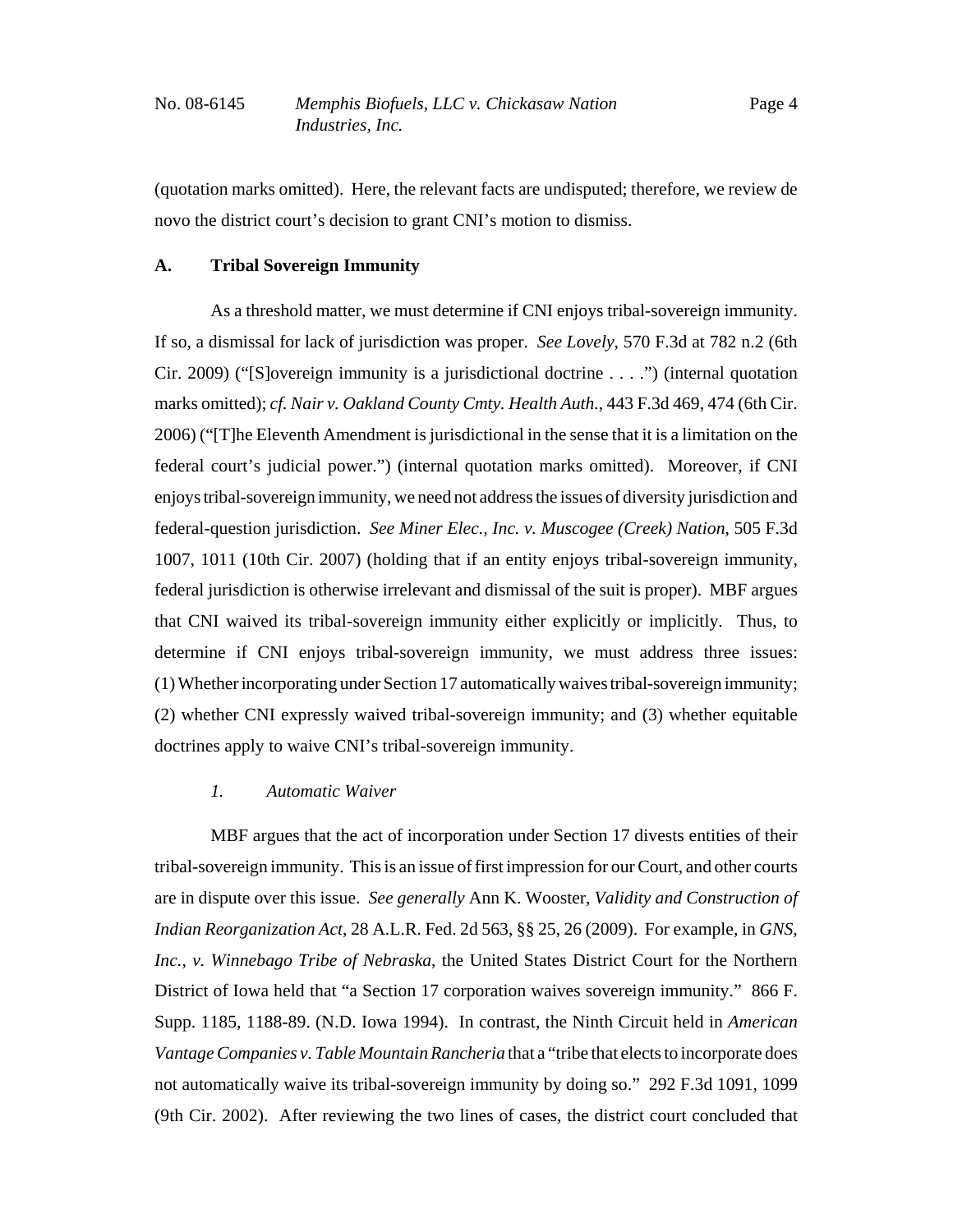incorporating under Section 17 does not automatically divest an entity of its tribal-sovereign immunity.

We agree. As discussed above, CNI is chartered under the OIWA, 25 U.S.C. § 503, *et seq*. The OIWA is an extension of the IRA, 25 U.S.C. § 461, *et seq*., which Congress passed to encourage non-Indian businesses to engage in commerce with Indian tribes. *See Parker Drilling Co. v. Metlakatla Indian Cmty.*, 451 F. Supp. 1127, 1137 (D. Alaska 1978). Section 16 of the IRA, 25 U.S.C. § 476, permits Indian tribes to adopt constitutions, and Section 17 allows the incorporation of a tribal business. Section 17 provides:

The Secretary of the Interior may, upon petition by any tribe, issue a charter of incorporation to such tribe . . . . Such charter may convey to the incorporated tribe the power to purchase, take by gift, or bequest, or otherwise, own, hold, manage, operate, and dispose of property of every description, real and personal, including the power to purchase restricted Indian lands and to issue in exchange therefor interests in corporate property, and such further powers as may be incidental to the conduct of business, not inconsistent with law . . . .

25 U.S.C. § 477. Thus, the statute is silent as to whether Section 17 incorporated tribes have sovereign immunity.

We conclude that it is more appropriate to interpret this silence as not abrogating sovereign immunity for two reasons. First, in *Kiowa Tribe of Oklahoma v. Manufacturing Technologies, Inc.*, the Supreme Court held that "[a]s a matter of federal law, an Indian tribe is subject to suit only where Congress has authorized the suit or the tribe has waived its immunity." 523 U.S. 751, 754 (1998). The Court came to this conclusion, in part, because sovereign immunity is part of the common law. *See United States v. U.S. Fid. & Guar. Co*., 309 U.S. 506, 512 (1940). So, unless Congress abrogates a tribe's immunity, or the tribe waives its immunity, the tribe's immunity remains intact. The Supreme Court has also held that abrogation of tribal-sovereign immunity must be clear and may *not* be implied. *Okla. Tax Comm'n v. Citizen Band Potawatomi Tribe of Okla.*, 498 U.S. 505, 509 (1991); *Santa Clara Pueblo v. Martinez*, 436 U.S. 49, 58 (1978). Because the language of Section 17 does not explicitly waive sovereign immunity, we conclude that it should not be interpreted to do so impliedly. Second, "statutes are to be construed liberally in favor of the Indians, or [tribes] with ambiguous provisions being interpreted to their benefit." *Montana v. Blackfeet*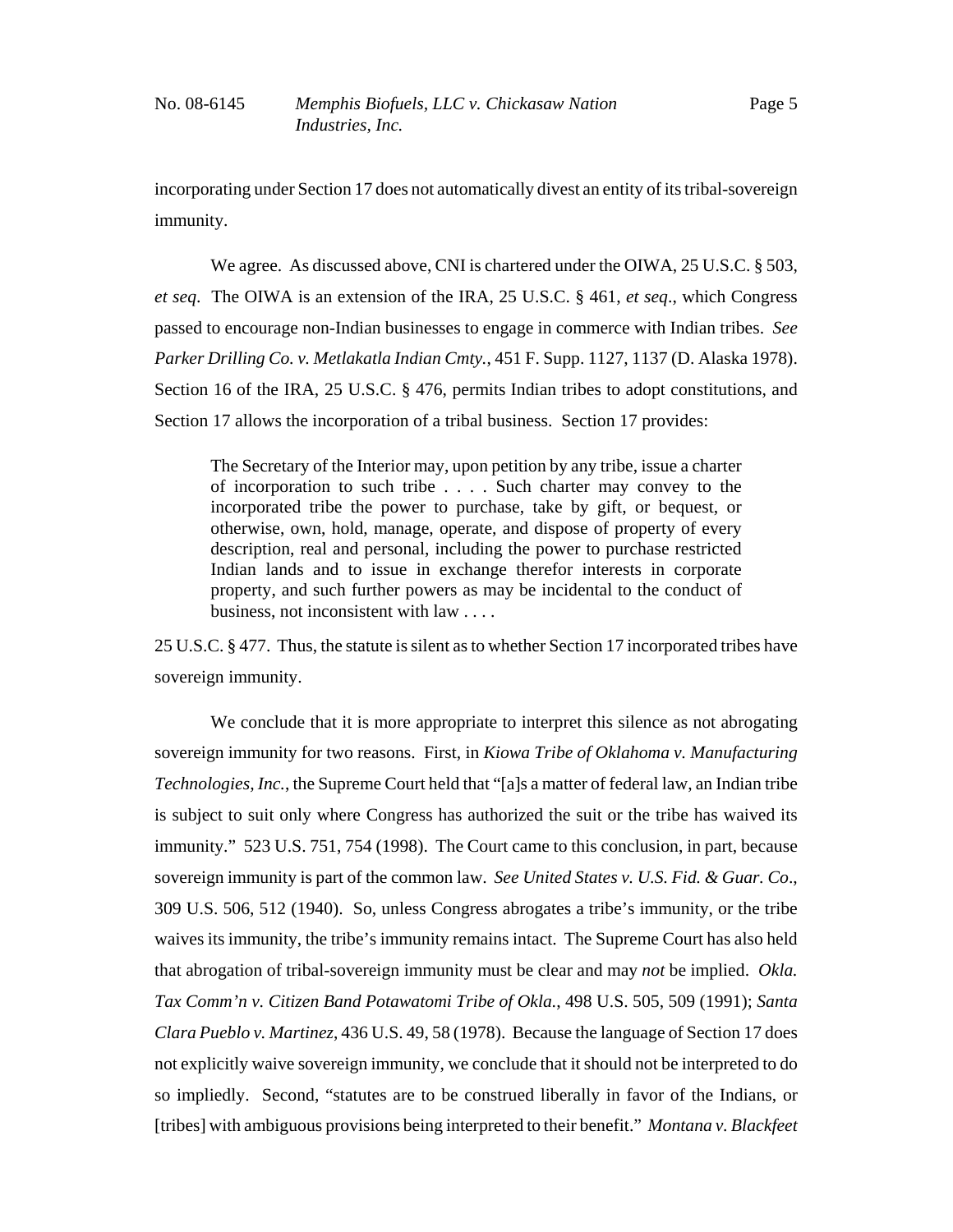*Tribe of Indians*, 471 U.S. 759, 766 (1985). This directive to favor tribes counsels against interpreting Section 17 as impliedly waiving tribal-sovereign immunity.

MBF responds by arguing that under a multi-factor test, CNI is not "an arm" of the Chickasaw Nation and thus does not enjoy tribal-sovereign immunity. MBF relies on a Colorado appellate court decision, *State ex rel. Suthers v. Cash Advance & Preferred Cash Loans*, 205 P.3d 389 (Colo. Ct. App. 2008), and an Alaska Supreme Court decision, *Runyon ex rel. B.R.. v. Ass'n of Vill. Council Presidents*, 84 P.3d 437 (Alaska 2004), for this argument. But neither of these cases addressed directly a Section 17 corporation; instead, the cases addressed entities incorporated under tribal or state law. Moreover, the language of Section 17 itself––by calling the entity an "incorporated tribe"––suggests that the entity is an arm of the tribe.

In sum, we conclude that the better reading of Section 17 is that it creates "arms of the tribe" that do not automatically forfeit tribal-sovereign immunity.

# *2. Express Waiver*

Of course, a tribe may choose to expressly waive its tribal-sovereign immunity either in its charter or by agreement. *See Kiowa*, 523 U.S. at 754. Here, however, CNI did not make that choice. CNI's charter requires board approval to waive sovereign immunity. The charter provides:

To sue in its corporate name and, notwithstanding the immunity possessed by the Corporation as a wholly owned corporation of the Chickasaw Nation, to permit by written resolution of the board of directors enforcement of leases, contracts, agreements and mortgage instruments to which the Corporation is a party, against the Corporation in tribal court, or any court of competent jurisdiction by agreement of the board of directors . . . .

MBF argues that CNI's charter has a sue-and-be sued clause, which expressly waives immunity. Some courts have held that a broad sue-and-be-sued clause does waive tribalsovereign immunity. *See Validity and Construction of Indian Reorganization Act*, 28 A.L.R. Fed. 2d 563 at § 27 (citing cases); *but see id.* at § 28 (citing cases holding that sue-and-besued clause does not constitute express waiver). Here, however, CNI's charter does not contain a broad sue-and-be-sued clause; instead, the ability to take legal action is limited to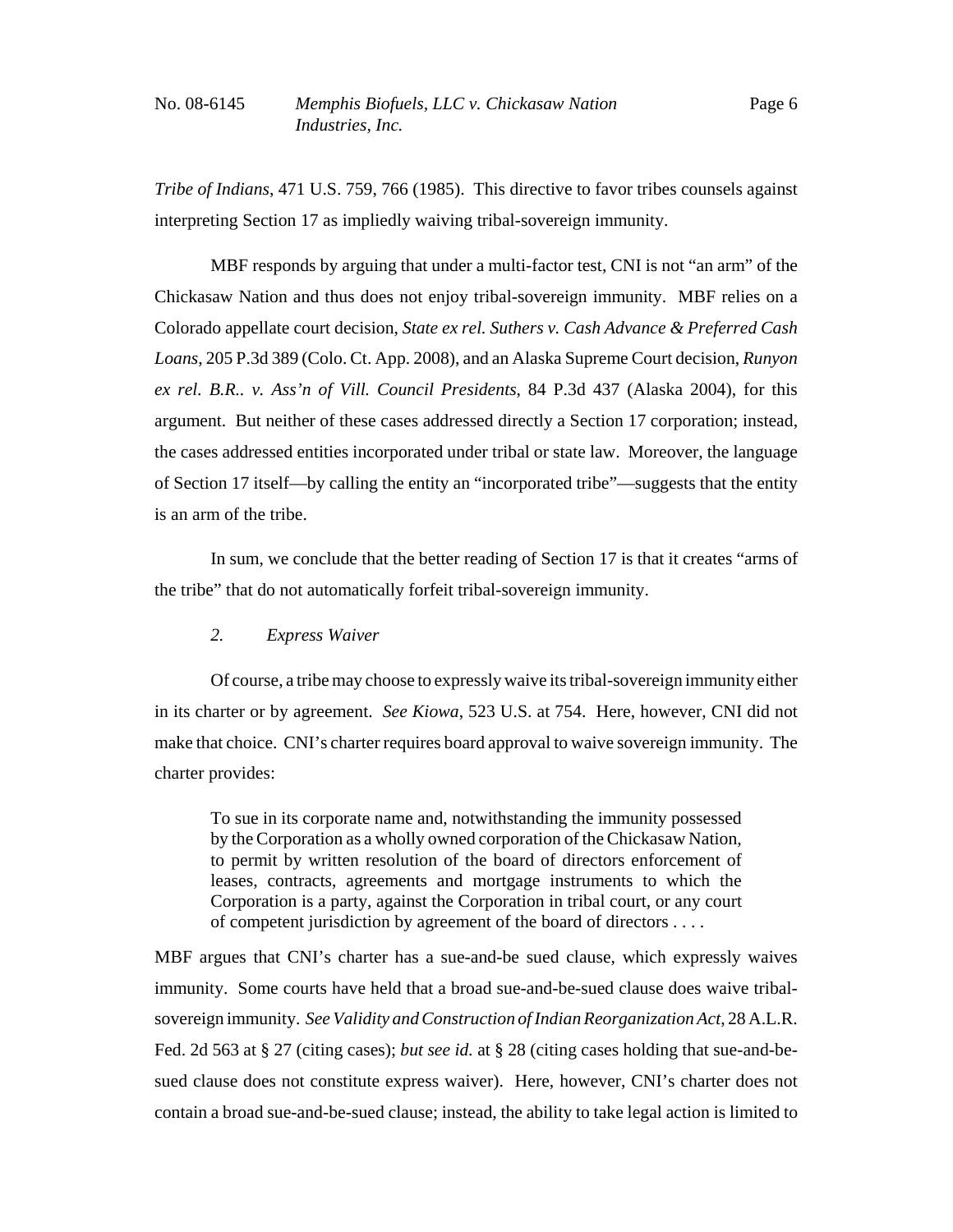action approved by the board of directors. Thus, even if we were to conclude that a broad sue-and-be-sued clause waives tribal-sovereign immunity, this clause is insufficient to do the job. *Cf. Ninigret Dev. Corp. v. Narragansett Indian Wetumocuck Hous. Auth.*, 207 F.3d 21, 30 (1st Cir. 2000) ("[T]he enactment of such an ordinance . . . does not waive a tribe's sovereign immunity. . . . [The ordinance] authorizes the Authority to shed its immunity 'by contract,' and these words would be utter surplusage, if the enactment of the ordinance itself served to perfect the waiver."). Therefore, we conclude that the charter does not contain an express waiver of tribal-sovereign immunity.

In addition to the tribal charter, an agreement can validly waive tribal-sovereign immunity. Here, the parties agree that the board of directors did not pass a resolution waiving sovereign immunity. The parties did, however, sign a waiver provision whereby both parties waived all immunities. MBF believed that CNI obtained the required approval for this waiver provision––but regardless of what MBF may have thought, board approval was not obtained, and CNI's charter controls. In short, without board approval, CNI's sovereign immunity remains intact.

# *3. Equitable Doctrines*

MBF also argues that even without board approval, CNI waived sovereign immunity based on equitable doctrines because CNI signed the agreement representing that it waived sovereign immunity. We disagree. Courts have held that unauthorized acts of tribal officials are insufficient to waive tribal-sovereign immunity. *See Native Am. Distrib. v. Seneca-Cayuga Tobacco* Co., 546 F.3d 1288, 1295 (10th Cir. 2008) (holding that tribal entity was not equitably estopped from asserting immunity because "misrepresentations of the Tribe's officials or employees cannot affect its immunity from suit"); *Sanderlin v. Seminole Tribe of Fla*., 243 F.3d 1282, 1288 (11th Cir. 2001) (rejecting argument that tribal representative had actual or apparent authority to waive immunity because "[s]uch a finding would be directly contrary to the explicit provisions of the Tribal Constitution"); *World Touch Gaming, Inc. v. Massena Mgmt., LLC*, 117 F. Supp. 2d 271, 276 (N.D.N.Y. 2000) (holding that a senior vice president's signature to an agreement with an express waiver of sovereign immunity provision did not waive sovereign immunity because that right was reserved exclusively to the tribal council); *Danka Funding Co. v. Sky City Casino*, 747 A.2d 837, 841-